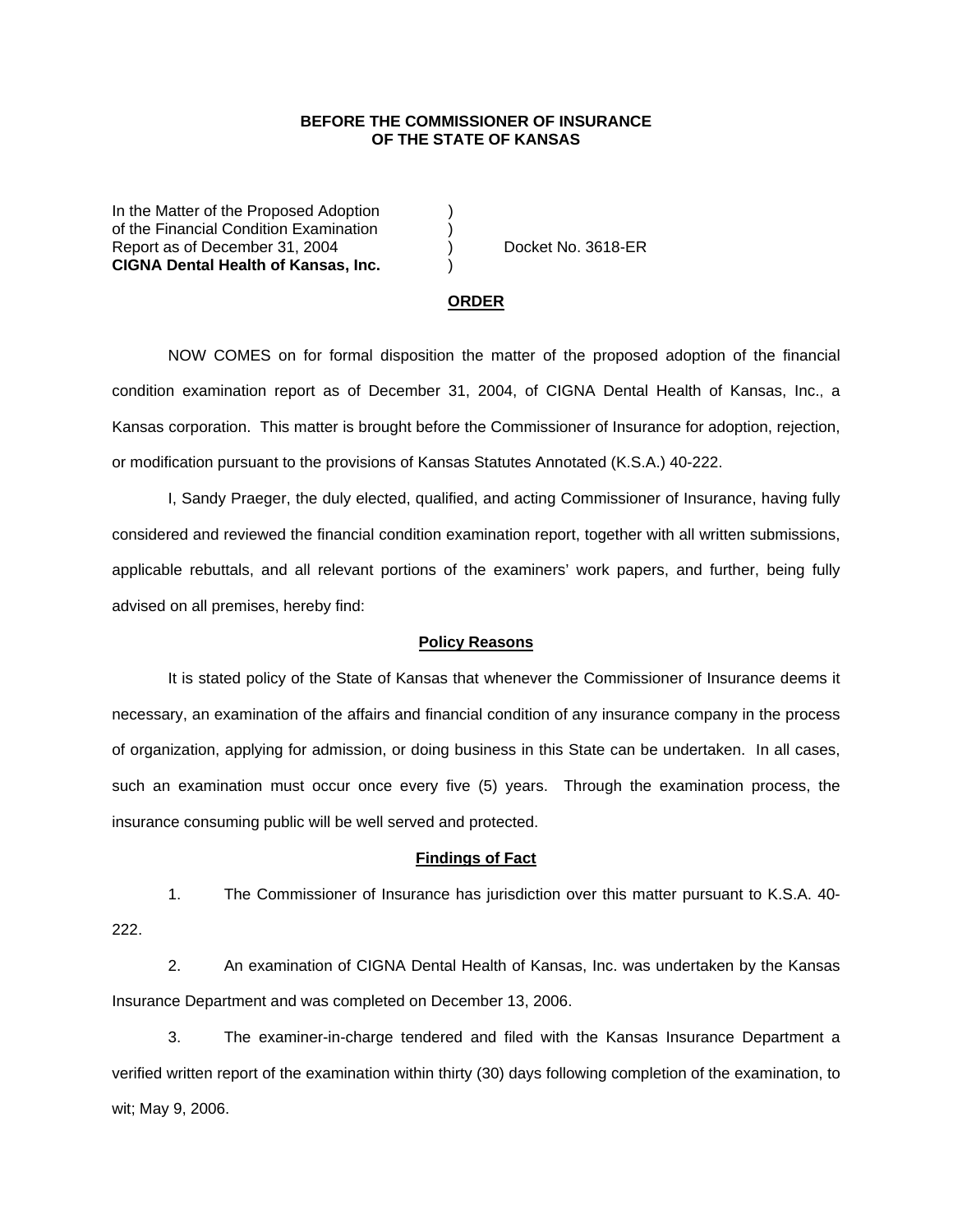4. Following receipt of the verified report, the Kansas Insurance Department transmitted the report to CIGNA Dental Health of Kansas, Inc. on December 19, 2006, with a duly executed notice advising the company of its opportunity to prepare and submit to the Kansas Insurance Department a written submission or rebuttal with respect to any and all matters contained in the report. CIGNA Dental Health of Kansas, Inc. was further advised that any written submission or rebuttal needed to be filed with the Kansas Insurance Department no later than thirty (30) days after receipt of the verified report.

 5. CIGNA Dental Health of Kansas, Inc. filed a written acceptance of the verified report on January 19, 2007.

6. Based upon the written submission tendered by CIGNA Dental Health of Kansas, Inc., the company took no exceptions to matters contained in the verified report.

 7. Within thirty (30) days of the end of the time period allowed for written submission or rebuttal, the Commissioner of Insurance fully reviewed the report, together with all written submissions and rebuttals provided by CIGNA Dental Health of Kansas, Inc.. The Commissioner of Insurance further reviewed all relevant workpapers.

 8. No other written submissions or rebuttals were submitted by CIGNA Dental Health of Kansas, Inc.

## **Conclusion of Law**

9. K.S.A. 40-222(k)(2) provides:

"Within 30 days of the end of the period allowed for the receipt of written submissions or rebuttals, the commissioner shall fully consider and review the report, together with any written submissions or rebuttals and any relevant portions of the examiners workpapers and enter an order:

- (A) Adopting the examination report as filed or with modification or corrections. If the examination report reveals that the company is operating in violation of any law, regulation or prior order of the commissioner, the commissioner may order the company to take any action the commissioner considers necessary and appropriate to cure such violations; or
- (B) rejecting the examination report with directions to the examiners to reopen the examination for purposes of obtaining additional data, documentation or information, and refiling pursuant to subsection (k); or
- (C) call and conduct a fact-finding hearing in accordance with K.S.A. 40-281 and amendments thereto for purposes of obtaining additional documentation, data, information and testimony."